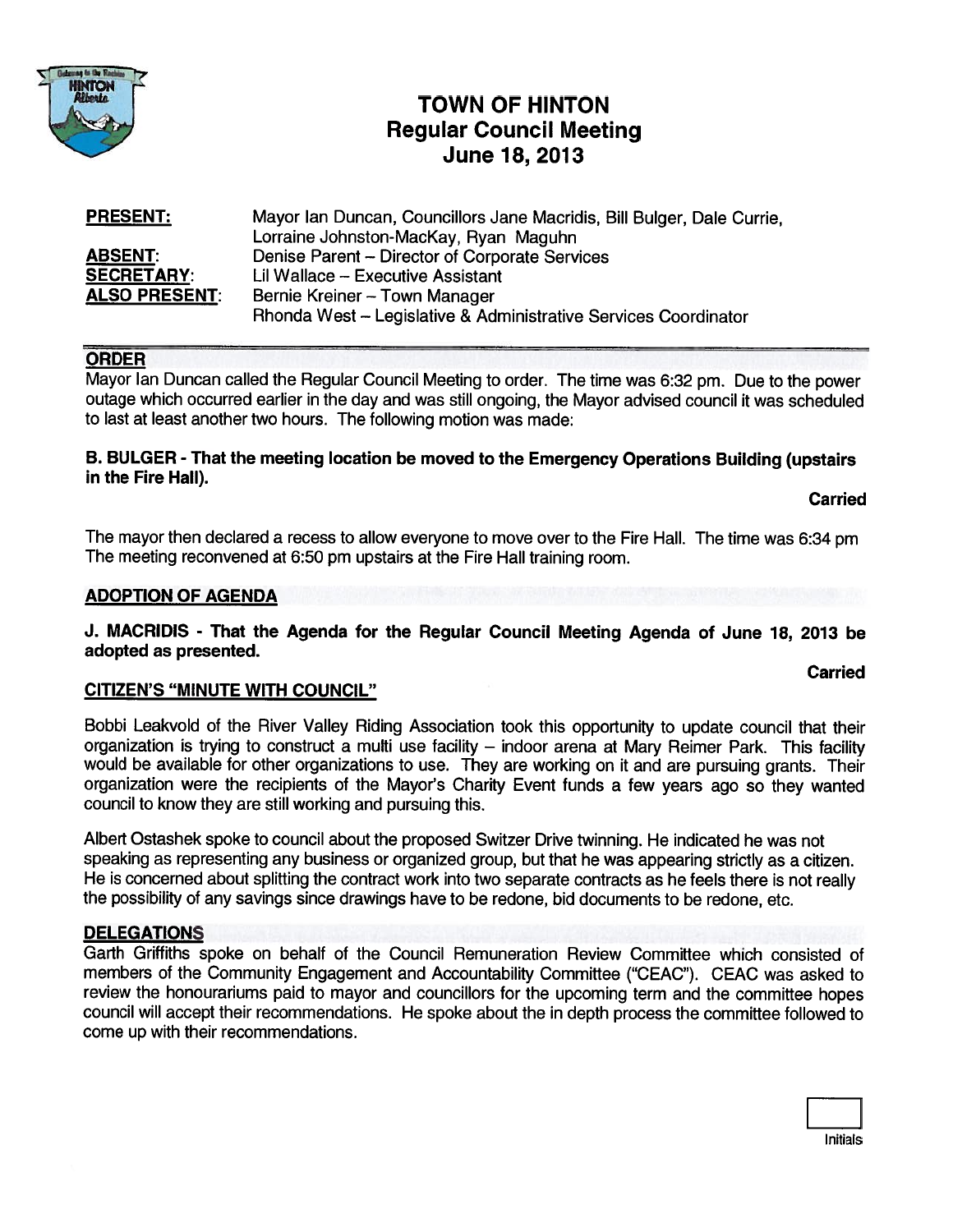Town of Hinton Regular Meeting of Council — June 18, 2013 Page 2 of 6

#### COUNCIL MINUTES FOR ADOPTION

The following Minutes were presented to Council for their approval:

- a) Regular Meeting of Council Minutes June 4, 2013
- b) Public Hearing on Bylaw 960-49 Minutes June 4, 2013
- c) Standing Committee of Council Minutes June 11, <sup>2013</sup>

#### D. CURRIE - That the Minutes listed above be accepted.

Carried

#### ACTION ITEMS

#### 1. Council Remuneration Policy #052.

B. BULGER - That Council adopt the amendments to Council Remuneration Policy #052 including Schedule "A" and "B" effective November 1, 2013.

Motion Defeated

J. MACRIDIS — That the 2013 Council Remuneration Review be referred to June 25, 2013 Standing Committee meeting of council and then bring it back to the regular council meeting of July 16, 2013.

J. MACRIDIS - Amend June 25, 2013 date to July 9, 2013.

Amendment Carried

J. MACRIDIS — That the 2013 Council Remuneration Review be referred to July 9, 2013 Standing Committee meeting of council and then bring it back to the Regular Council meeting of July 16, 2013.

Original Motion as Amended Carried

#### 2. Post-Secondary Action Plan Approval

J. MACRIDIS - That Council ratify "A New Community Learning Centre for Hinton-Action Plan" as shown in attachment <sup>2</sup> and accepted by the Post-Secondary Education Working Group on May 16, <sup>2013</sup> (as <sup>a</sup> partner working towards the <sup>p</sup>lanning and development of <sup>a</sup> new shared post-secondary education facility.)

#### 3. Award of Tender for Switzer Drive Widening and Utilities

B. BULGER - That Council reject the tenders that have been received on Switzer Drive Widening 2013, Phase 4, Joblin Street to Drinnan Way dated April, 2013 that closed June 7, 2013.

Carried

Carried

Initials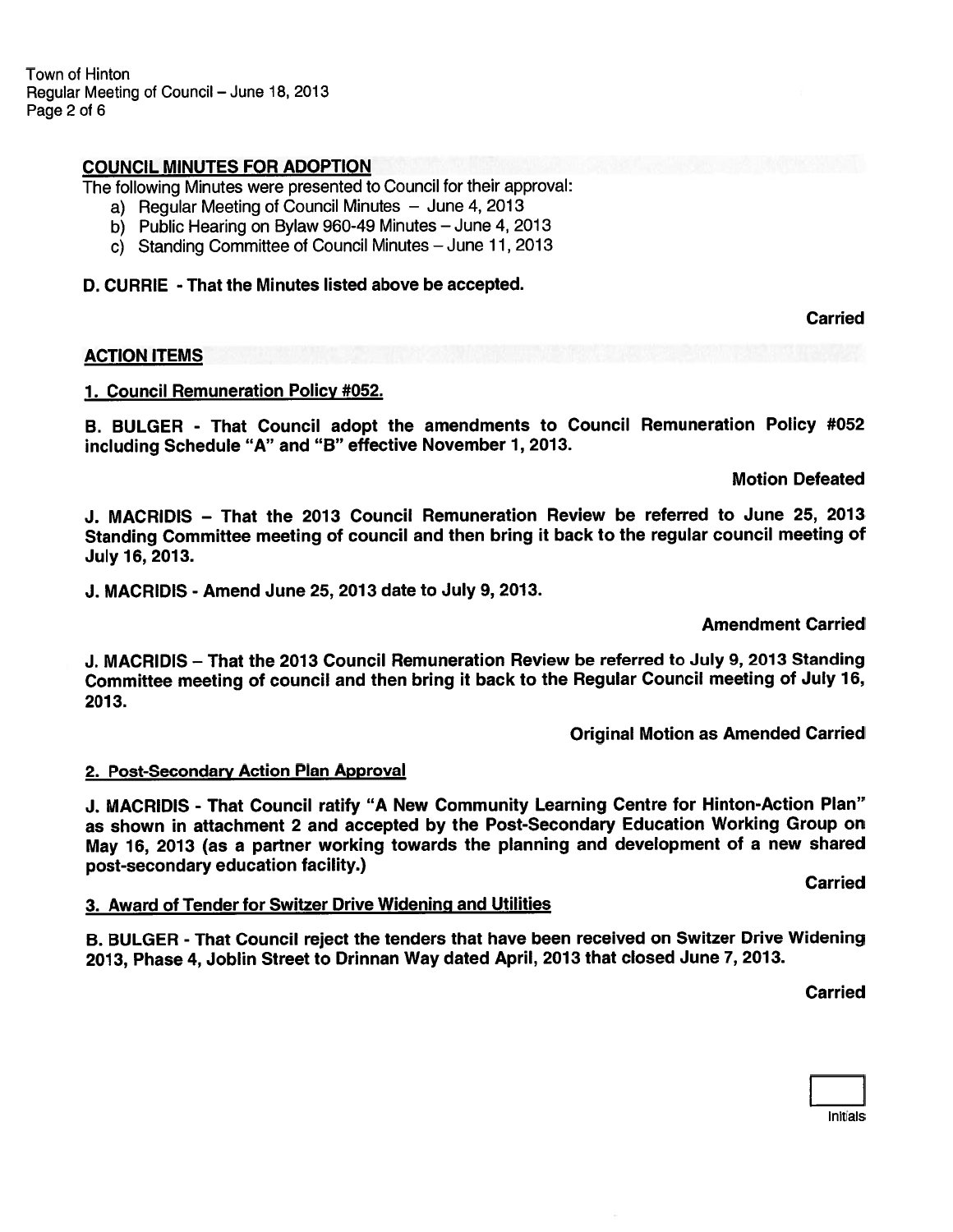Initials

Town of Hinton Regular Meeting of Council — June 18, 2013 Page 3 of 6

> R. MAGUHN - Road construction be tendered with an altered scope of restructuring and resurfacing of the existing two-lane road along Switzer Drive for <sup>a</sup> 2014 construction start.

> > Motion Defeated

B. BULGER — That road construction be tendered in November, 2013 with construction commencing in 2014 and awarding the project in January/February, 2014.

J. MACRIDIS - Sanitary construction — Through the process of obtaining quotes, select <sup>a</sup> construction firm that is able to provide <sup>a</sup> fair market value price with construction commencing in 2013.

4. Yellowhead Regional Library Master Membership Agreement

J. MACRIDIS - That Hinton Council suppor<sup>t</sup> the proposed amendments to Clause 15.1 of the Yellowhead Regional Library ("YRL") Master Membership Agreement.

Carried

Carried

Carried

The Mayor called for <sup>a</sup> short recess and the time was 9:16 pm. The meeting reconvened at 9:24 pm.

R. MAGUHN — That Council extend the time for the Regular Council Meeting beyond 3 hours.

Carried

The time was 9:25 pm

# INFORMATION ITEMS

- 1. Council Information Package #1 previously circulated June 6, 2013
- 2. Council Information Package #2 previously circulated June 13, 2013

# J. MACRIDIS - That Council write <sup>a</sup> letter of suppor<sup>t</sup> to the County of Grande Prairie for their application to the Provincial Regional Collaboration gran<sup>t</sup> respecting the building phase of their dinosaur museum.

# Carried

Councillor Bulger enquired about the crosswalk concern expressed by Stacey Gross in package #2. He asked what was the response from Administration and was advised that Administration would look into this and repor<sup>t</sup> back to council.

Councillor Macridis asked for an update respecting the regional landfill (package #2, council action pending list, item #MD-0334). Administration advised the MOA is being amended and will go back to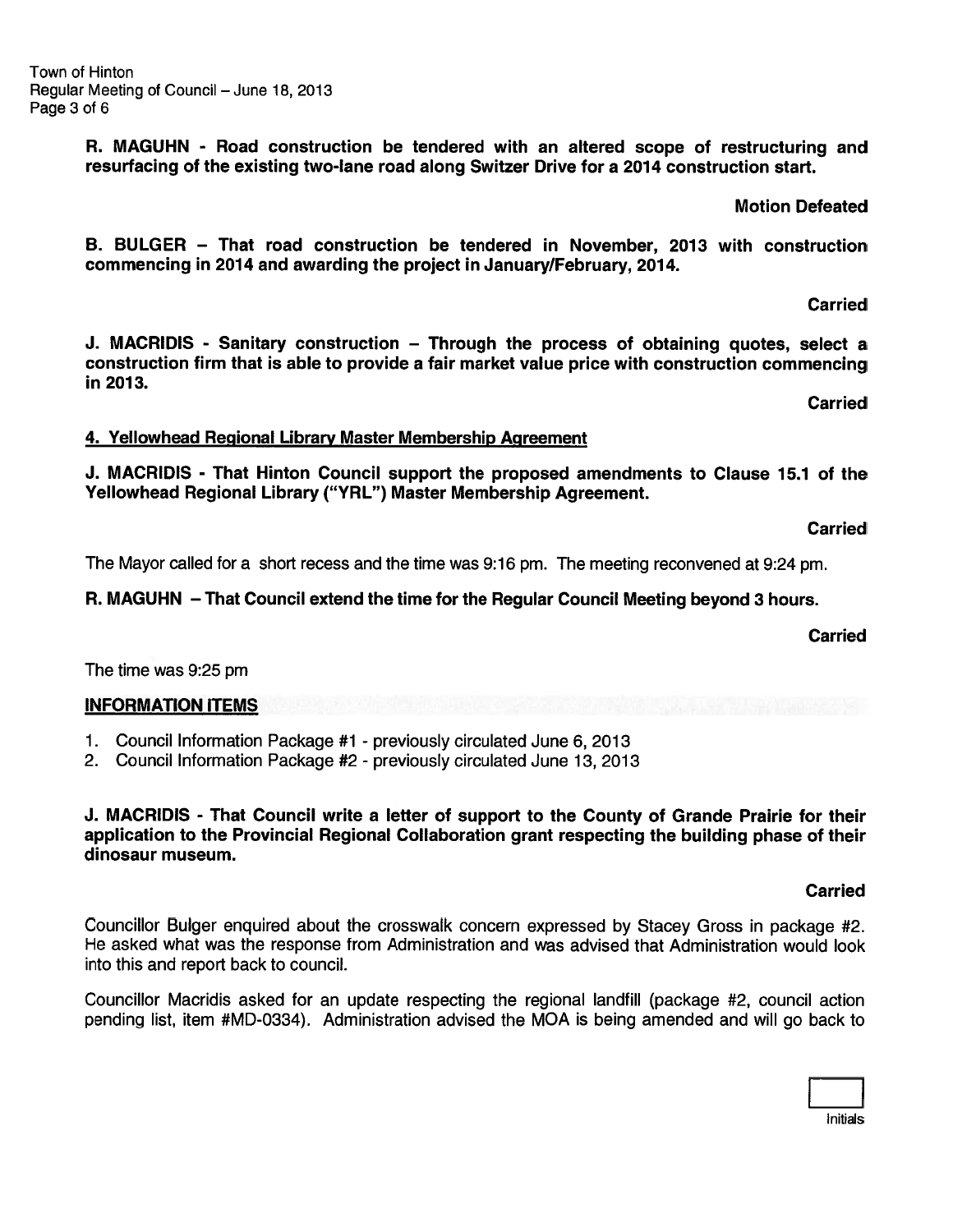the partners for final review. The new terms and expanded authority has been provided to Jasper. Administration expects to hear back soon with <sup>a</sup> target of January 1, <sup>2014</sup> for joining of partnership. This aligns with Jasper's budget process.

Councillor Macridis had other questions respecting the pending list and Administration advised that <sup>a</sup> more complete briefing on the strategic <sup>p</sup>lan and pending list is scheduled to be provided at the June 25, 2013 Standing Committee Meeting.

Mayor Duncan mentioned the development statistics for May 2013; it looks like number of permits issued to date has increased in comparison to last year's stats.

### B. BULGER -That the information items listed above be received for information.

### Carried

#### INFORMATION/REPORT PERIOD FOR MAYOR, COUNCIL AND TOWN MANAGER Councillor Lorraine Johnston-Mackay

Councillor Johnston-Mackay reported:

- • Attended the recent health & safety night; grea<sup>t</sup> turnout from community; acknowledged that it is <sup>a</sup> lot of work to host it; enjoyed watching kids participate;
- Community Futures has provided <sup>a</sup> number of loans recently; used to assist local businesses that are established to help them grow; helps some of them re ability to provide online web services;
- •Attended the Vitalize Conference — grea<sup>t</sup> conference and workshops;
- Spoke about the "Hinton 350" project; thanks to Kimberley Worthington, Economic Development & Housing Manager for all the work she has done for this project; educational campaign to promote shopping at local and independent businesses; spen<sup>d</sup> \$50 per month in <sup>3</sup> independent local stores, generates money into our local economy;

# Councillor Ryan Maguhn

Councillor Maguhn reported:

- • also attended the health and safety night; grea<sup>t</sup> turnout; grea<sup>t</sup> for Hinton Policing Committee ("HPC") to ge<sup>t</sup> word out to the community about scope of the committee and advocacy that committee provides:
- • June 13 had HPC meeting; last one prior to summer break; meeting again in September but if anyone has concerns during the summer, then can spea<sup>k</sup> to Councillor Currie, Councillor Macridis or himself;
- Attended at the Mary Reimer par<sup>k</sup> for cub/scout baseball tournament; lots of people turning out; excellent suppor<sup>t</sup> for scout organization;
- Will be absent for his summer vacation starting the afternoon of June 27 and his return date is July 14.

Initials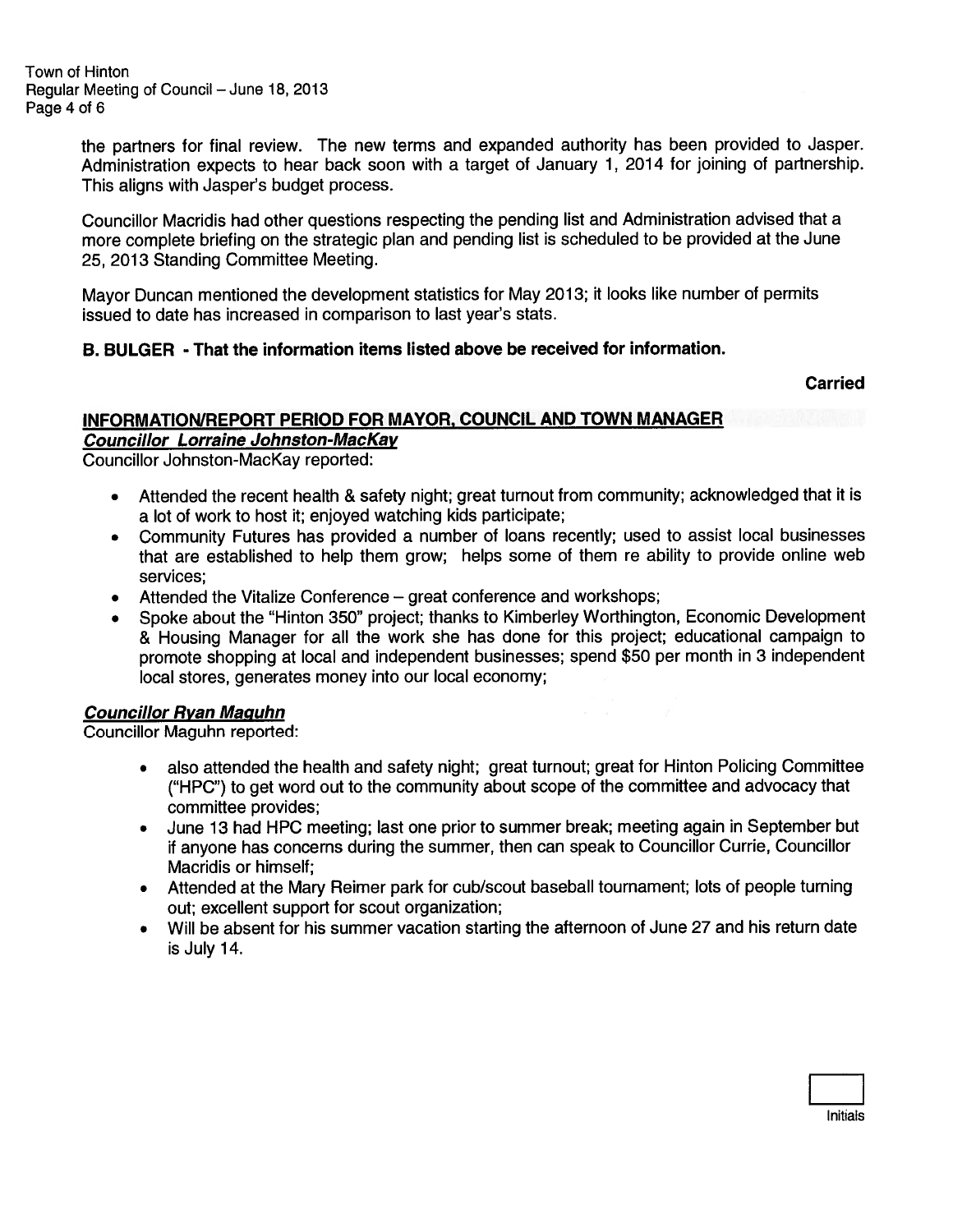# Councillor Jane Macridis

Councillor Macridis reported:

- • This is the last regular council meeting before school children out for summer; reminder of fantastic summer programs at Hinton's library so check them out;
- Announced that Don Podlubny , Chair of the Hinton library board, resigned and is moving to Salmon Arm, will be greatly missed; thanks for all he has contributed;
- • Thank you to the Chamber of Commerce for hosting town council last week for meet and greet; sharing common interests and common concerns;
- • Reminder to residents if hey have any projects for the Community Safety Initiatives to bring them forward to Mike Schwirtz; can submit up to first week of July;
- PSE community to be aware GPRC taking applications for fall programming; as well if there is particular programming you want, <sup>p</sup>lease contact one of the post-secondary education committee members or GPRC (Renee Laboucane) and bring forward those needs;
- • Wanted to recognize Joyce Beauchamp and the work she has done in our community; she was the recipient of the seniors lifetime award; thanks to the seniors for all that they do for our community; thank you to Lisa Greening-Davidson for all she did to make the seniors day special;
- $\bullet$ 350 project grea<sup>t</sup> idea; she's already started doing it; encourages Hinton to join the 350 club;

# Mayor Ian Duncan

Mayor Duncan reported:

- Attended AUMA mayor's caucus and continue to review MGA; talked about Hinton Edson YC revenue sharing agreement, lots of interest in that by other municipalities
- • Leaving Thursday to Northern mayor's reeves caucus; will be speaking on housing challenges in Alberta; caucus will seek to unite and send letter to province;
- • Announced the 2014 mayor's golf tournament and Hinton United Way was chosen as the recipient.

# **Councillor Dale Currie:**

Councillor Currie reported:

- • Attended the Vitalize Conference; excellent speakers; spoke about their own challenges, and turned them into positive outcomes; communities helping each other; building cooperative relationships, doing with people not for people;
- • Asked about road patching and when will it be done; Administration advised when roads are dry, there is <sup>a</sup> schedule;
- • Assessments — people asking about it who did not feel assessment was correct; have until July 19 to submit formal appea<sup>l</sup> if don't feel assessor gave correct assessment; appea<sup>l</sup> form at front reception desk;
- • Solar light not working at west end of town; administration advised there are two vendors who are responsible and having trouble getting resolution; working on it.